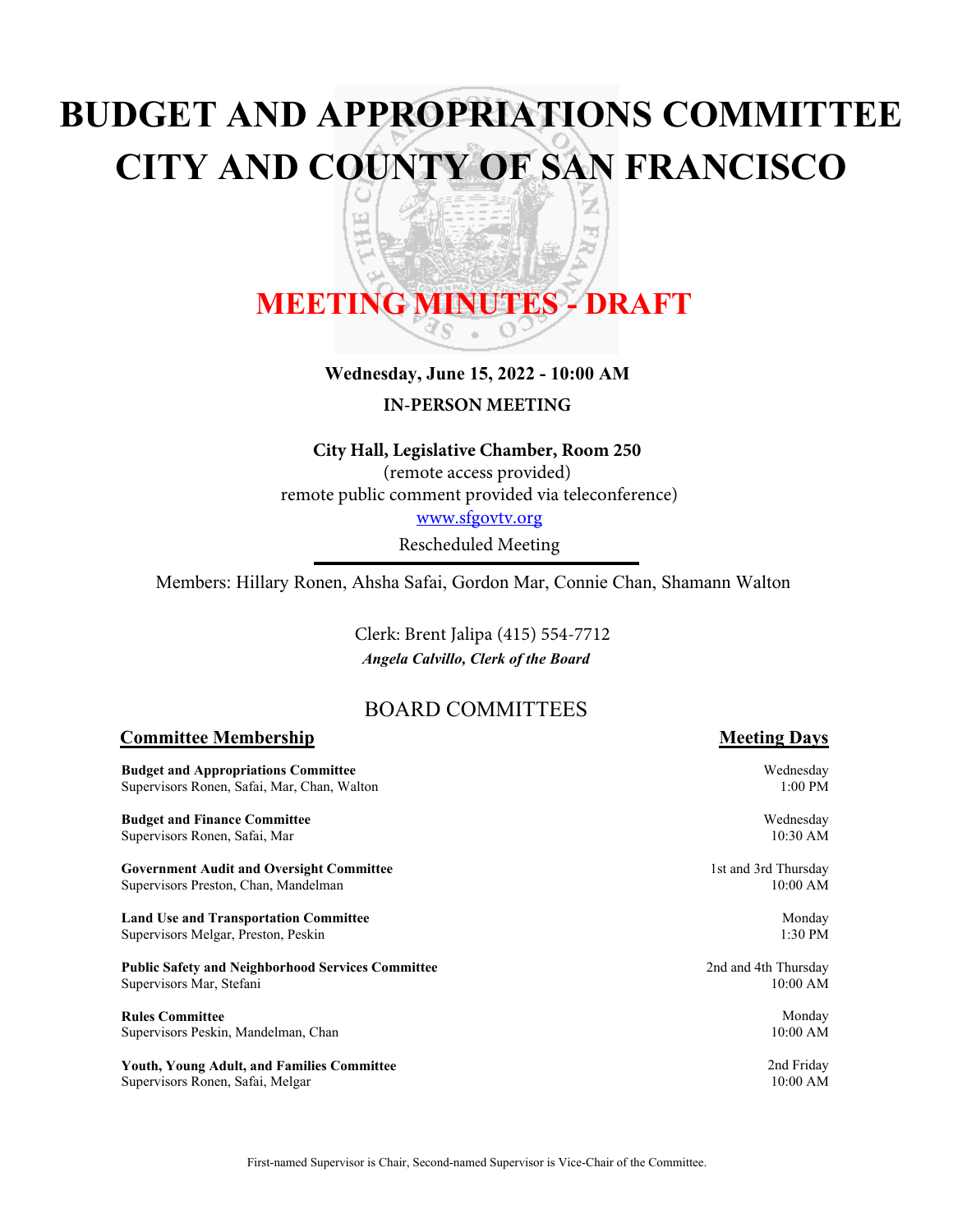**Members Present:** Hillary Ronen, Ahsha Safai, Gordon Mar, Connie Chan, and Shamann Walton

*The Budget and Appropriations Committee met in a rescheduled session, in-person with remote access and public comment via telephone, on Wednesday, June 15, 2022, with Chair Hillary Ronen presiding. Chair Ronen called the meeting to order at 10:05 a.m.*

# **Remote Access to Information and Participation**

*On March 17, 2020, the Board of Supervisors authorized their Board and Committee meetings to convene remotely (via Microsoft Teams) and will allow remote public comment via teleconference. Visit the SFGovTV website at [\(www.sfgovtv.org\)](www.sfgovtv.org) to stream the live meetings, or to watch meetings on demand. Members of the public are encouraged to participate remotely via detailed instructions on participating via teleconference available at: [https://sfbos.org/remote-meeting-call.](https://sfbos.org/remote-meeting-call)*

*Members of the public may participate by phone or may submit their comments by email to: [brent.jalipa@sfgov.org;](mailto:brent.jalipa@sfgov.org) all comments received will be made a part of the official record. Regularly-scheduled Budget and Appropriations Committee Meetings begin at 1:00 p.m. every Wednesday of each month. Committee agendas and their associated documents are available at [https://sfbos.org/committees.](https://sfbos.org/committees)*

*Please visit the Board's website (www.sfbos.org) regularly to be updated on the current situation as it affects the legislative process. For more information contact the Budget and Appropriations Committee Clerk at (415) 554-7712 or [brent.jalipa@sfgov.org.](mailto:brent.jalipa@sfgov.org)*

# **ROLL CALL AND ANNOUNCEMENTS**

*On the call of the roll, Chair Ronen, and Members Mar, Chan, and Walton were noted present. Vice Chair Safai was noted not present. A quorum of the Committee was present.*

# **COMMUNICATIONS**

*Brent Jalipa, Budget and Appropriations Committee Clerk, instructed members of the public, when general public comment is called, to contribute live comments for up to two minutes in-person or by dialing the provided telephone number. In-person public comment will be taken before remote public comment is called. Those who are providing public comment remotely must dial \* 3 to be added to the remote queue to speak. Written comments may be submitted through email to the Budget and Appropriations Committee Clerk (brent.jalipa@sfgov.org) or the U.S. Postal Service at City Hall, 1 Dr. Carlton B. Goodlett Place, Room 244, San Francisco, CA 94102.*

# **AGENDA CHANGES**

*There were no agenda changes.*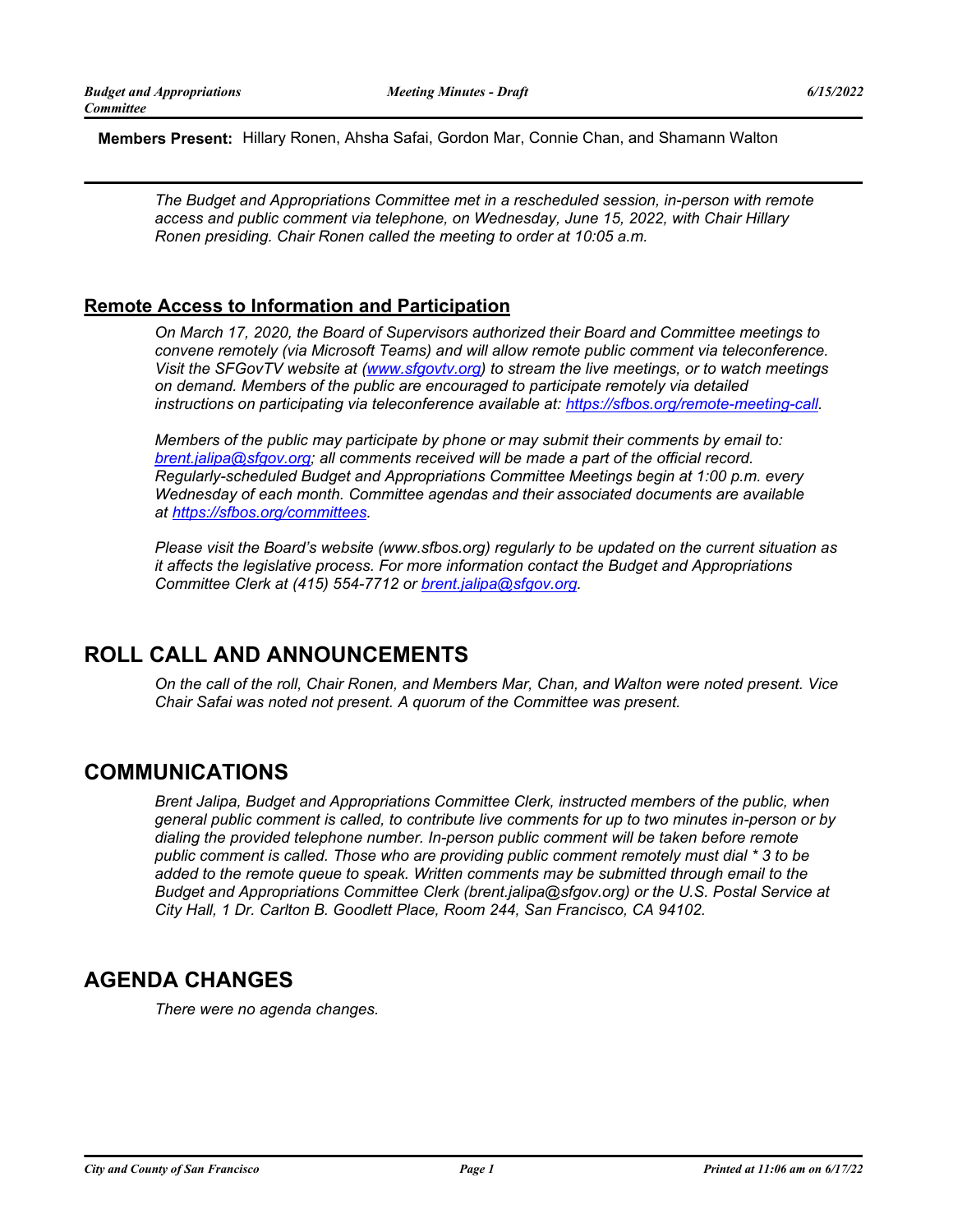# **REGULAR AGENDA**

*Vice Chair Safai was noted present at 10:13 a.m.*

*Chair Ronen requested File Nos. 220694, 220695, 220669, and 220670 be called together.*

*Chair Ronen recessed the meeting at 1:13 p.m. and reconvened at 1:51 p.m.*

*Chair Ronen recessed the meeting at 6:04 p.m. and reconvened at 6:37 p.m.*

## *SPECIAL MEETING OF THE BOARD OF SUPERVISORS*

*Supervisor Dean Preston was noted present at 7:28 p.m.; thereby constituting a quorum of the Board of Supervisors. A special meeting of the Board of Supervisors was convened at 7:28 p.m.; although, the meeting was conducted in all respects as a committee meeting for items on the agenda and any substantive decisions constitute a recommendation of the committee and not action taken by the board.*

*Present: Supervisors Ronen, Safai, Mar, Chan, Walton, and Preston*

# **[Hearing - Administrative Provisions - Contained in the Proposed Appropriation [220694](http://sfgov.legistar.com/gateway.aspx?m=l&id=38886) Ordinance for Departments - FYs 2022-2023 and 2023-2024]**

Hearing on the administrative provisions contained in the proposed Appropriation Ordinance appropriating all estimated receipts and all estimated expenditures for Departments of the City and County of San Francisco as of June 1, 2022, for the Fiscal Years (FYs) ending June 30, 2023, and June 30, 2024. (Clerk of the Board)

*Heard in Committee. Speakers: Kate Sofis, Director, Merrick Pascual, Joshua Arce, Diana Ponce De Leon (Office of Economic and Workforce Development); Sheryl Davis, Director (Human Rights Commission); Ashley Groffenberger, Budget Director (Mayor's Office of Public Policy and Finance); Rich Hillis, Planning Director, and Thomas DiSanto (Planning Department); Joaquin Torres, Assessor-Recorder (Office of the Assessor-Recorder); Jose Cisneros, Treasurer and Tax Collector, and Tajel Shah (Office of the Treasurer and Tax Collector); Ben Rosenfield, City Controller, and Carol Lu (Office of the Controller); David Chiu, City Attorney (Office of the City Attorney); Iftikar Hussain (Health Service System); Carmen Chu, City Administrator, and Ken Bukowski (Office of the City Administrator); Linda Gerull, Executive Director (Department of Technology); Carla Short, Interim Director, Bruce Robertson, and DiJaida Durden (Public Works); Gayathri Thaikkendiyil (Ethics Commission); John Arntz, Director (Department of Elections); Thor Kaslovsky (Office of Community Investment and Infrastructure); Angela Calvillo, Clerk of the Board of Supervisors (Office of the Clerk of the Board of Supervisors); Eric Shaw, Director, Benjamin McCloskey, and Lydia Ely (Mayor's Office of Housing and Community Development); Supervisor Dean Preston (Board of Supervisors); provided an overview and responded to questions raised throughout the discussion. Sandra Dratler; shared various concerns regarding the hearing matter.*

**Chair Ronen, seconded by Member Walton, moved that this Hearing be CONTINUED to the Budget and Appropriations Committee meeting of June 22, 2022. The motion carried by the following vote:**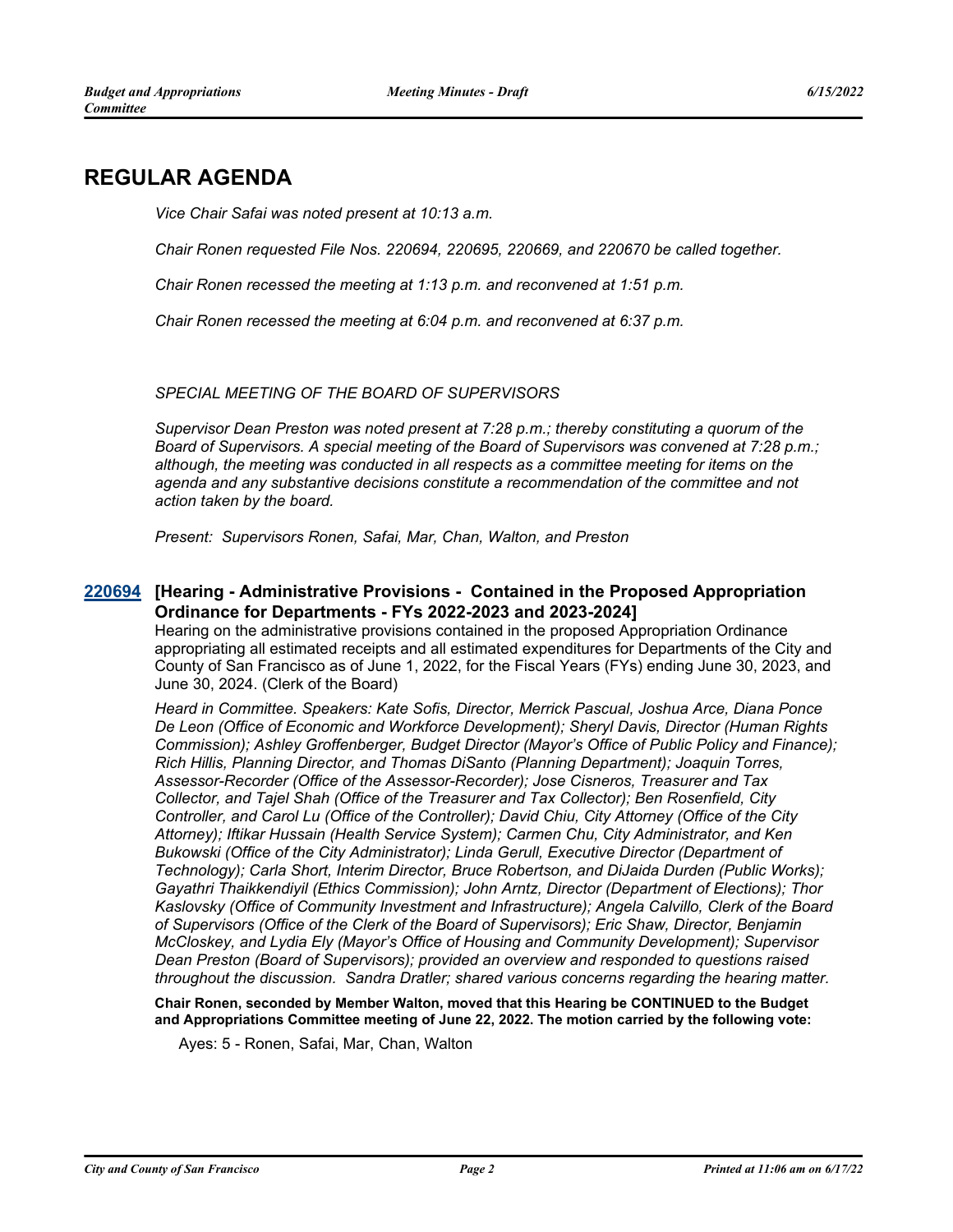# **[Hearing - Administrative Provisions - Contained in the Proposed Annual Salary [220695](http://sfgov.legistar.com/gateway.aspx?m=l&id=38887) Ordinance - FYs 2022-2023 and 2023-2024]**

Hearing on the administrative provisions contained in the proposed Annual Salary Ordinance enumerating positions in the Annual Budget and Appropriation Ordinance for the Fiscal Years (FYs) ending June 30, 2023, and June 30, 2024, continuing, creating, or establishing these positions; enumerating and including therein all positions created by Charter or State law for which compensations are paid from City and County funds and appropriated in the Annual Appropriation Ordinance; authorizing appointments or continuation of appointments thereto; specifying and fixing the compensations and work schedules thereof; and authorizing appointments to temporary positions and fixing compensations therefore. (Clerk of the Board)

*Heard in Committee. Speakers: Kate Sofis, Director, Merrick Pascual, Joshua Arce, Diana Ponce De Leon (Office of Economic and Workforce Development); Sheryl Davis, Director (Human Rights Commission); Ashley Groffenberger, Budget Director (Mayor's Office of Public Policy and Finance); Rich Hillis, Planning Director, and Thomas DiSanto (Planning Department); Joaquin Torres, Assessor-Recorder (Office of the Assessor-Recorder); Jose Cisneros, Treasurer and Tax Collector, and Tajel Shah (Office of the Treasurer and Tax Collector); Ben Rosenfield, City Controller, and Carol Lu (Office of the Controller); David Chiu, City Attorney (Office of the City Attorney); Iftikar Hussain (Health Service System); Carmen Chu, City Administrator, and Ken Bukowski (Office of the City Administrator); Linda Gerull, Executive Director (Department of Technology); Carla Short, Interim Director, Bruce Robertson, and DiJaida Durden (Public Works); Gayathri Thaikkendiyil (Ethics Commission); John Arntz, Director (Department of Elections); Thor Kaslovsky (Office of Community Investment and Infrastructure); Angela Calvillo, Clerk of the Board of Supervisors (Office of the Clerk of the Board of Supervisors); Eric Shaw, Director, Benjamin McCloskey, and Lydia Ely (Mayor's Office of Housing and Community Development); Supervisor Dean Preston (Board of Supervisors); provided an overview and responded to questions raised throughout the discussion. Sandra Dratler; shared various concerns regarding the hearing matter.*

**Chair Ronen, seconded by Member Walton, moved that this Hearing be CONTINUED to the Budget and Appropriations Committee meeting of June 22, 2022. The motion carried by the following vote:**

# **[Hearing - Controller's Comment on Revenue Estimates and Nine-Month Financial [220719](http://sfgov.legistar.com/gateway.aspx?m=l&id=38911) Report]**

# **Sponsor: Ronen**

Hearing to discuss the Controller's comment on revenue estimates assumed in the Mayor's Fiscal Years 2022-2023 and 2023-2024 proposed budget; and a nine-month report on the status of City finances; and requesting the Office of the Controller to report.

*Heard in Committee. Speakers: Ben Rosenfield, City Controller, and Carol Lu (Office of the Controller); provided an overview and responded to questions raised throughout the discussion matter. Jeanine Story; Reginald Meadows; David Pilpel; spoke on various concerns regarding the hearing matter.*

#### **Chair Ronen, seconded by Member Walton, moved that this Hearing be HEARD AND FILED. The motion carried by the following vote:**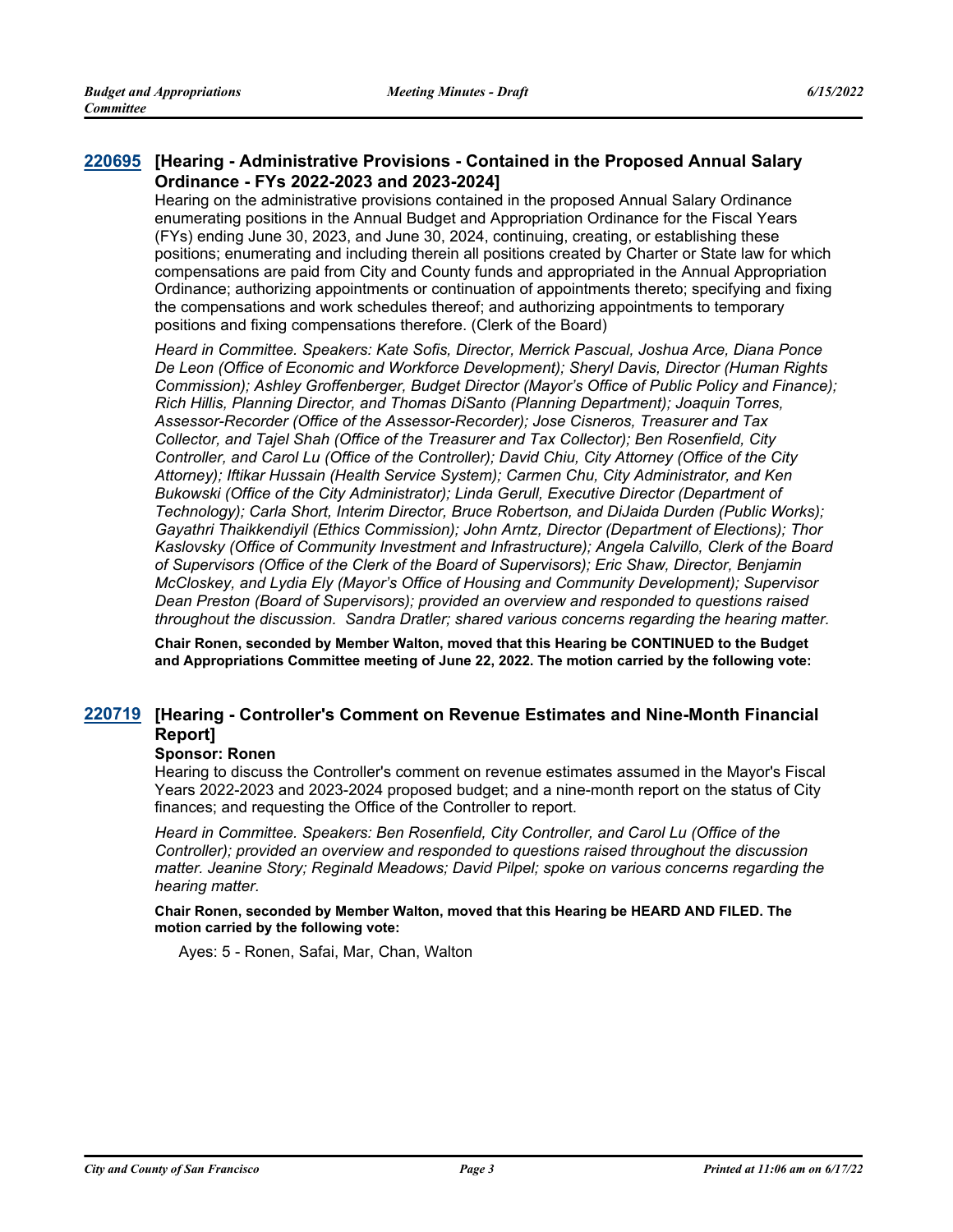# **[Budget and Appropriation Ordinance for Departments - FYs 2022-2023 and [220669](http://sfgov.legistar.com/gateway.aspx?m=l&id=38861) 2023-2024]**

#### **Sponsor: Mayor**

Budget and Appropriation Ordinance appropriating all estimated receipts and all estimated expenditures for Departments of the City and County of San Francisco as of June 1, 2022, for the Fiscal Years (FYs) ending June 30, 2023, and June 30, 2024. (Fiscal Impact; No Budget and Legislative Analyst Report)

*Heard in Committee. Speakers: Kate Sofis, Director, Merrick Pascual, Joshua Arce, Diana Ponce De Leon (Office of Economic and Workforce Development); Sheryl Davis, Director (Human Rights Commission); Ashley Groffenberger, Budget Director (Mayor's Office of Public Policy and Finance); Rich Hillis, Planning Director, and Thomas DiSanto (Planning Department); Joaquin Torres, Assessor-Recorder (Office of the Assessor-Recorder); Jose Cisneros, Treasurer and Tax Collector, and Tajel Shah (Office of the Treasurer and Tax Collector); Ben Rosenfield, City Controller, and Carol Lu (Office of the Controller); David Chiu, City Attorney (Office of the City Attorney); Iftikar Hussain (Health Service System); Carmen Chu, City Administrator, and Ken Bukowski (Office of the City Administrator); Linda Gerull, Executive Director (Department of Technology); Carla Short, Interim Director, Bruce Robertson, and DiJaida Durden (Public Works); Gayathri Thaikkendiyil (Ethics Commission); John Arntz, Director (Department of Elections); Thor Kaslovsky (Office of Community Investment and Infrastructure); Angela Calvillo, Clerk of the Board of Supervisors (Office of the Clerk of the Board of Supervisors); Eric Shaw, Director, Benjamin McCloskey, and Lydia Ely (Mayor's Office of Housing and Community Development); Supervisor Dean Preston (Board of Supervisors); provided an overview and responded to questions raised throughout the discussion. Sandra Dratler; shared various concerns regarding the hearing matter.*

**Chair Ronen, seconded by Member Walton, moved that this Ordinance be CONTINUED to the Budget and Appropriations Committee meeting of June 16, 2022. The motion carried by the following vote:**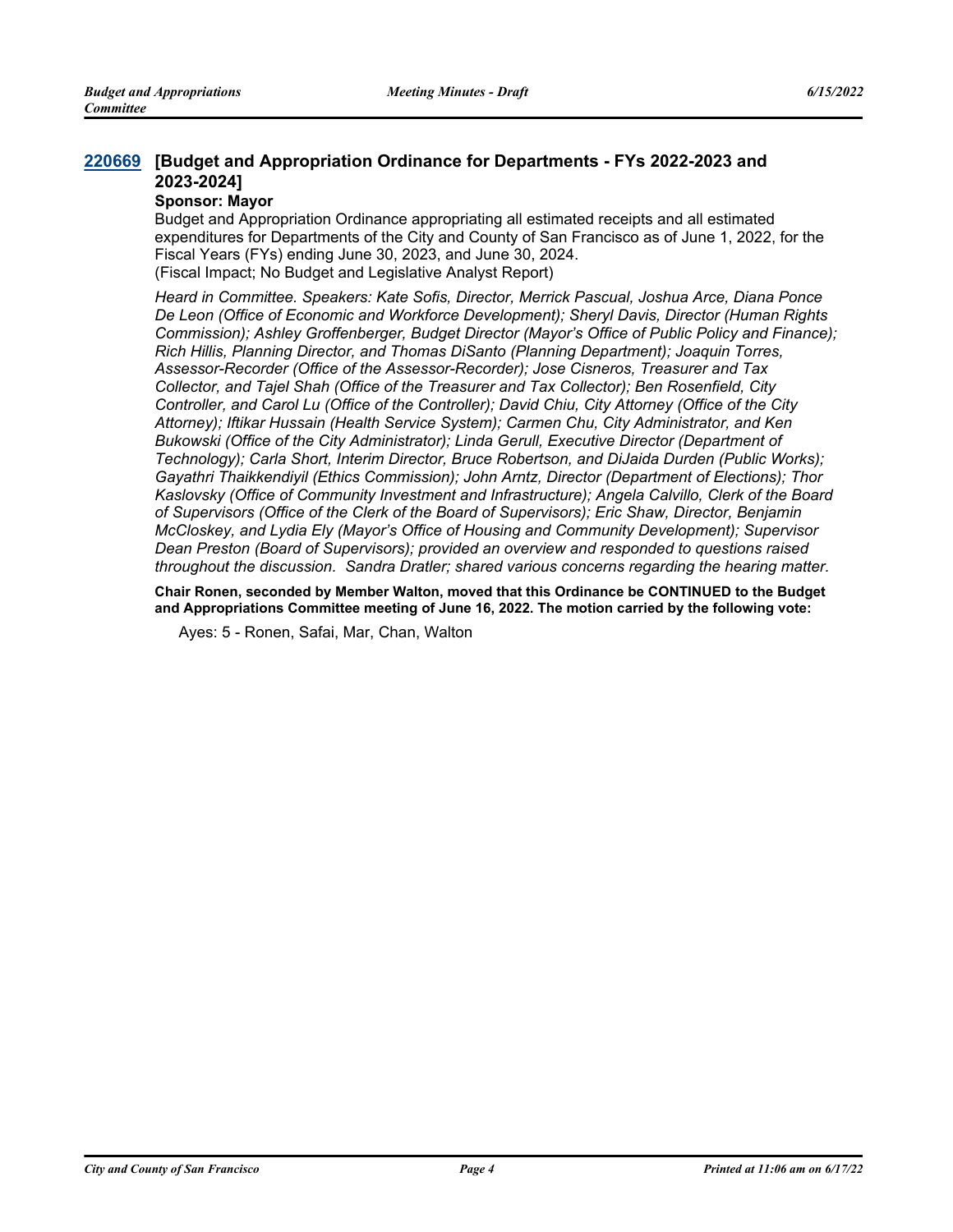#### **[220670](http://sfgov.legistar.com/gateway.aspx?m=l&id=38862) [Annual Salary Ordinance - FYs 2022-2023 and 2023-2024] Sponsor: Mayor**

Annual Salary Ordinance enumerating positions in the Annual Budget and Appropriation Ordinance for the Fiscal Years (FYs) ending June 30, 2023, and June 30, 2024, continuing, creating, or establishing these positions; enumerating and including therein all positions created by Charter or State law for which compensations are paid from City and County funds and appropriated in the Annual Appropriation Ordinance; authorizing appointments or continuation of appointments thereto; specifying and fixing the compensations and work schedules thereof; and authorizing appointments to temporary positions and fixing compensations therefore.

*Heard in Committee. Speakers: Kate Sofis, Director, Merrick Pascual, Joshua Arce, Diana Ponce De Leon (Office of Economic and Workforce Development); Sheryl Davis, Director (Human Rights Commission); Ashley Groffenberger, Budget Director (Mayor's Office of Public Policy and Finance); Rich Hillis, Planning Director, and Thomas DiSanto (Planning Department); Joaquin Torres, Assessor-Recorder (Office of the Assessor-Recorder); Jose Cisneros, Treasurer and Tax Collector, and Tajel Shah (Office of the Treasurer and Tax Collector); Ben Rosenfield, City Controller, and Carol Lu (Office of the Controller); David Chiu, City Attorney (Office of the City Attorney); Iftikar Hussain (Health Service System); Carmen Chu, City Administrator, and Ken Bukowski (Office of the City Administrator); Linda Gerull, Executive Director (Department of Technology); Carla Short, Interim Director, Bruce Robertson, and DiJaida Durden (Public Works); Gayathri Thaikkendiyil (Ethics Commission); John Arntz, Director (Department of Elections); Thor Kaslovsky (Office of Community Investment and Infrastructure); Angela Calvillo, Clerk of the Board of Supervisors (Office of the Clerk of the Board of Supervisors); Eric Shaw, Director, Benjamin McCloskey, and Lydia Ely (Mayor's Office of Housing and Community Development); Supervisor Dean Preston (Board of Supervisors); provided an overview and responded to questions raised throughout the discussion. Sandra Dratler; shared various concerns regarding the hearing matter.*

**Chair Ronen, seconded by Member Walton, moved that this Ordinance be CONTINUED to the Budget and Appropriations Committee meeting of June 16, 2022. The motion carried by the following vote:**

Ayes: 5 - Ronen, Safai, Mar, Chan, Walton

## *ADJOURNMENT OF THE BOARD OF SUPERVISORS*

*At the hour of 8:25 p.m. Supervisor Preston was noted not present, thereby adjourning the Special Meeting of the Board of Supervisors.*

# **[Trial Courts Courthouse Construction Fund - Rescission of Superior Court [220685](http://sfgov.legistar.com/gateway.aspx?m=l&id=38877) Surcharges for Court Construction]**

#### **Sponsor: Mayor**

Ordinance rescinding the \$50 surcharge on civil, family, or probate filings in San Francisco Superior Court under Board Resolution No. 714-92 that the City previously collected to support the acquisition, rehabilitation, construction, and financing of courtrooms or courtroom buildings.

*Heard in Committee. Speaker: Carol Lu (Office of the Controller); provided an overview and responded to questions raised throughout the discussion. David Pilpel; spoke in support of the hearing matter.*

**Chair Ronen, seconded by Vice Chair Safai moved that this Ordinance be RECOMMENDED to the Board of Supervisors meeting of July 12, 2022. The motion carried by the following vote:**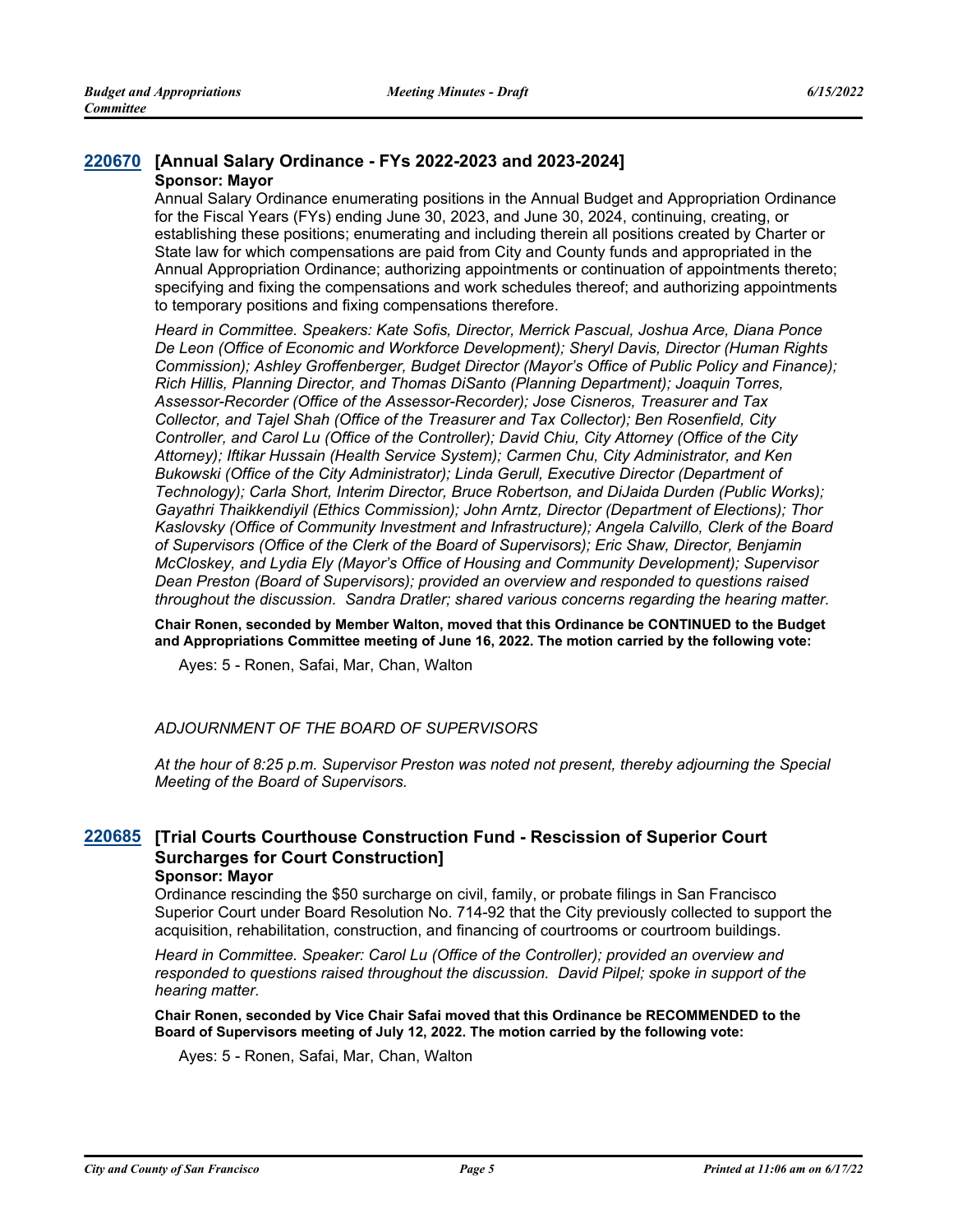*Chair Ronen requested File Nos. 220678 and 220681 be called together.*

## **[220678](http://sfgov.legistar.com/gateway.aspx?m=l&id=38870) [Police Code - Fixed Place Outdoor Amplified Sound Permit and License Fees] Sponsor: Mayor**

Ordinance amending the Police Code to update the Fixed Place Outdoor Amplified Sound permit filing fee, permit amendment filing fee, and license fee to current amounts.

*Heard in Committee. Speakers: Trisha McMahon (Office of the City Administrator); provided an overview and responded to questions raised throughout the discussion. David Pilpel; shared various concerns regarding the hearing matter.*

**Chair Ronen, seconded by Vice Chair Safai moved that this Ordinance be RECOMMENDED to the Board of Supervisors meeting of July 12, 2022. The motion carried by the following vote:**

Ayes: 5 - Ronen, Safai, Mar, Chan, Walton

# **[Administrative Code - Reproduction and Notary Fees - Department of [220681](http://sfgov.legistar.com/gateway.aspx?m=l&id=38873) Administrative Services]**

#### **Sponsor: Mayor**

Ordinance amending the Administrative Code to increase the fees imposed by the Department of Administrative Services for reproduction and notary services provided to the public.

*Heard in Committee. Speakers: Trisha McMahon (Office of the City Administrator); provided an overview and responded to questions raised throughout the discussion. David Pilpel; shared various concerns regarding the hearing matter.*

**Chair Ronen, seconded by Vice Chair Safai moved that this Ordinance be RECOMMENDED to the Board of Supervisors meeting of July 12, 2022. The motion carried by the following vote:**

Ayes: 5 - Ronen, Safai, Mar, Chan, Walton

# **[Accept and Expend Grant - Retroactive - State of California - Opportunities for All [220689](http://sfgov.legistar.com/gateway.aspx?m=l&id=38881) Initiative - #CaliforniansForAll Youth Jobs Corps Program Grant - Up to \$11,790,072]**

# **Sponsor: Mayor**

Resolution retroactively authorizing the Human Rights Commission to accept and expend a grant in the amount of up to \$11,790,072 from the State of California to support and expand youth programming, #CaliforniansForAll Youth Jobs Corps, under the Opportunities for All initiative for the period of April 20, 2022, through May 1, 2024.

*Heard in Committee. Speaker: Sheryl Davis, Director (Human Rights Commission); provided an overview and responded to questions raised throughout the discussion.*

**Chair Ronen, seconded by Member Walton moved that this Resolution be RECOMMENDED to the Board of Supervisors meeting of July 12, 2022. The motion carried by the following vote:**